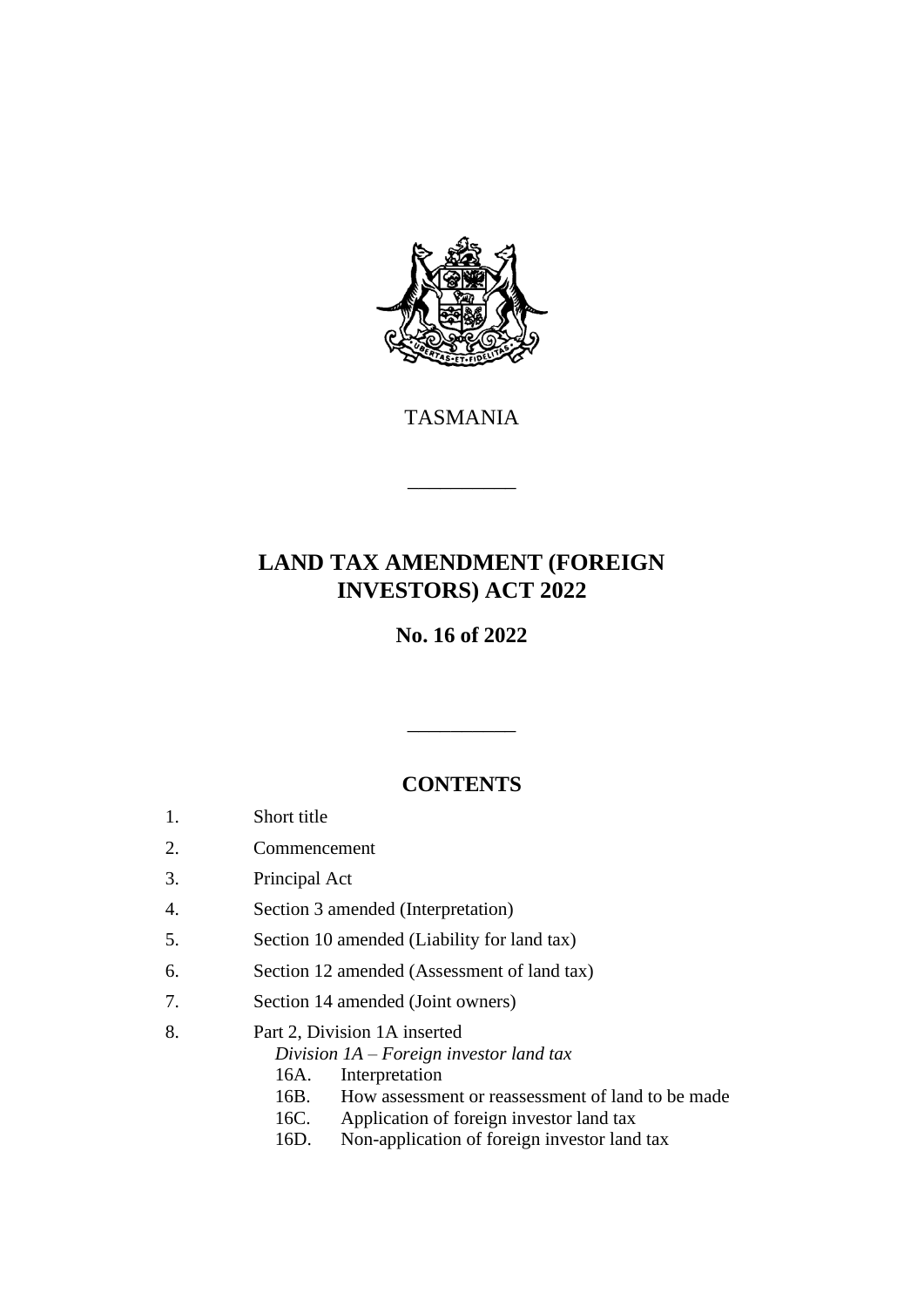- 16E. Reassessment of land tax if trust is not foreign trust<br>16F. Determination as to whether person is foreign perso
- Determination as to whether person is foreign person or land is capable of certain use
- 16G. Determination that owner of land is not foreign person
- 16H. Commissioner may publish circumstances where owner of land is not foreign person
- 16I. Reassessment of land tax for certain developers of property
- 16J. Notice of change in certain circumstances
- 9. Repeal of Act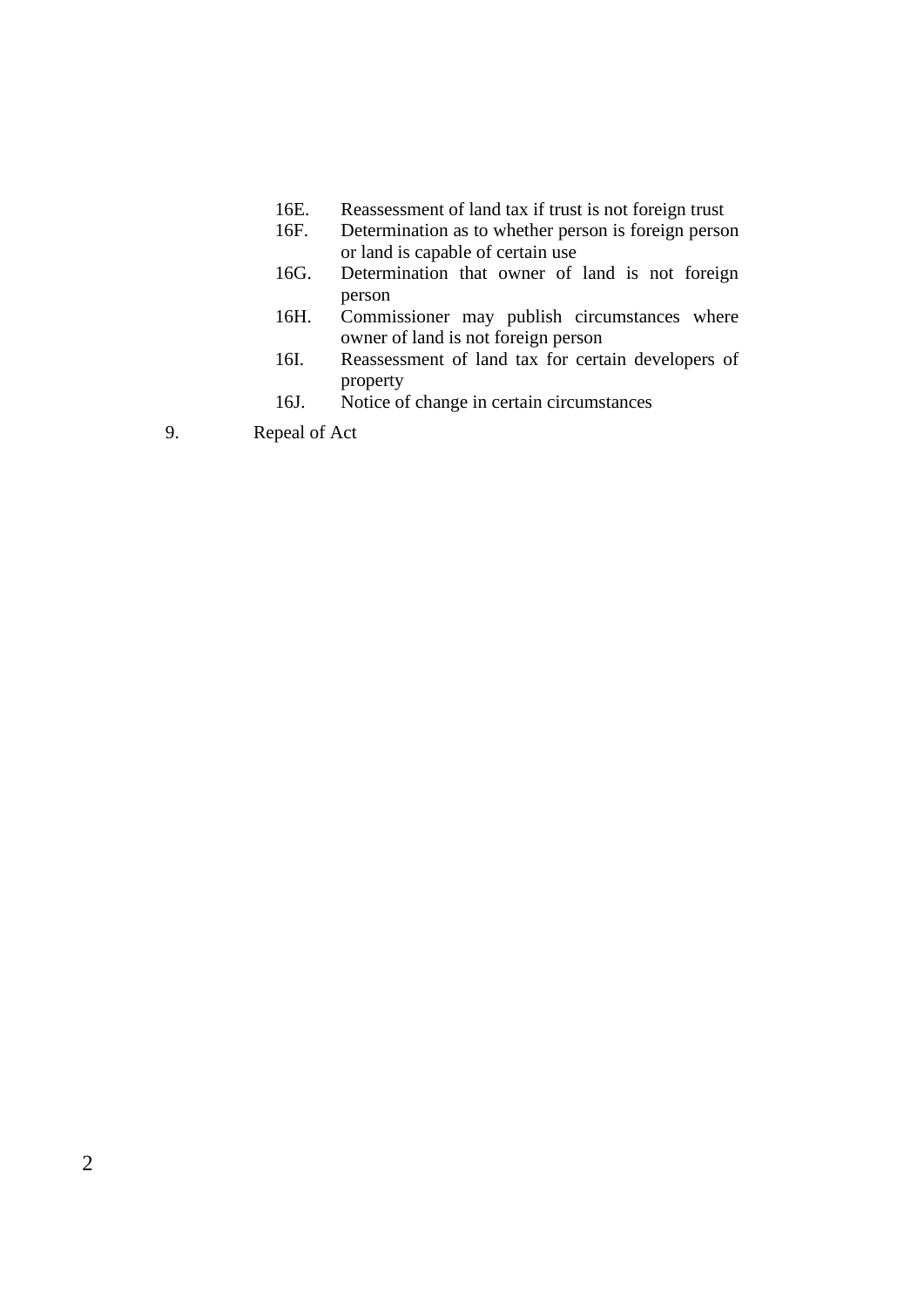

# **LAND TAX AMENDMENT (FOREIGN INVESTORS) ACT 2022**

## **No. 16 of 2022**

## **An Act to amend the** *Land Tax Act 2000*

**[Royal Assent 16 June 2022]**

Be it enacted by Her Excellency the Governor of Tasmania, by and with the advice and consent of the Legislative Council and House of Assembly, in Parliament assembled, as follows:

## **1. Short title**

This Act may be cited as the *Land Tax Amendment (Foreign Investors) Act 2022*.

## **2. Commencement**

This Act commences on 1 July 2022.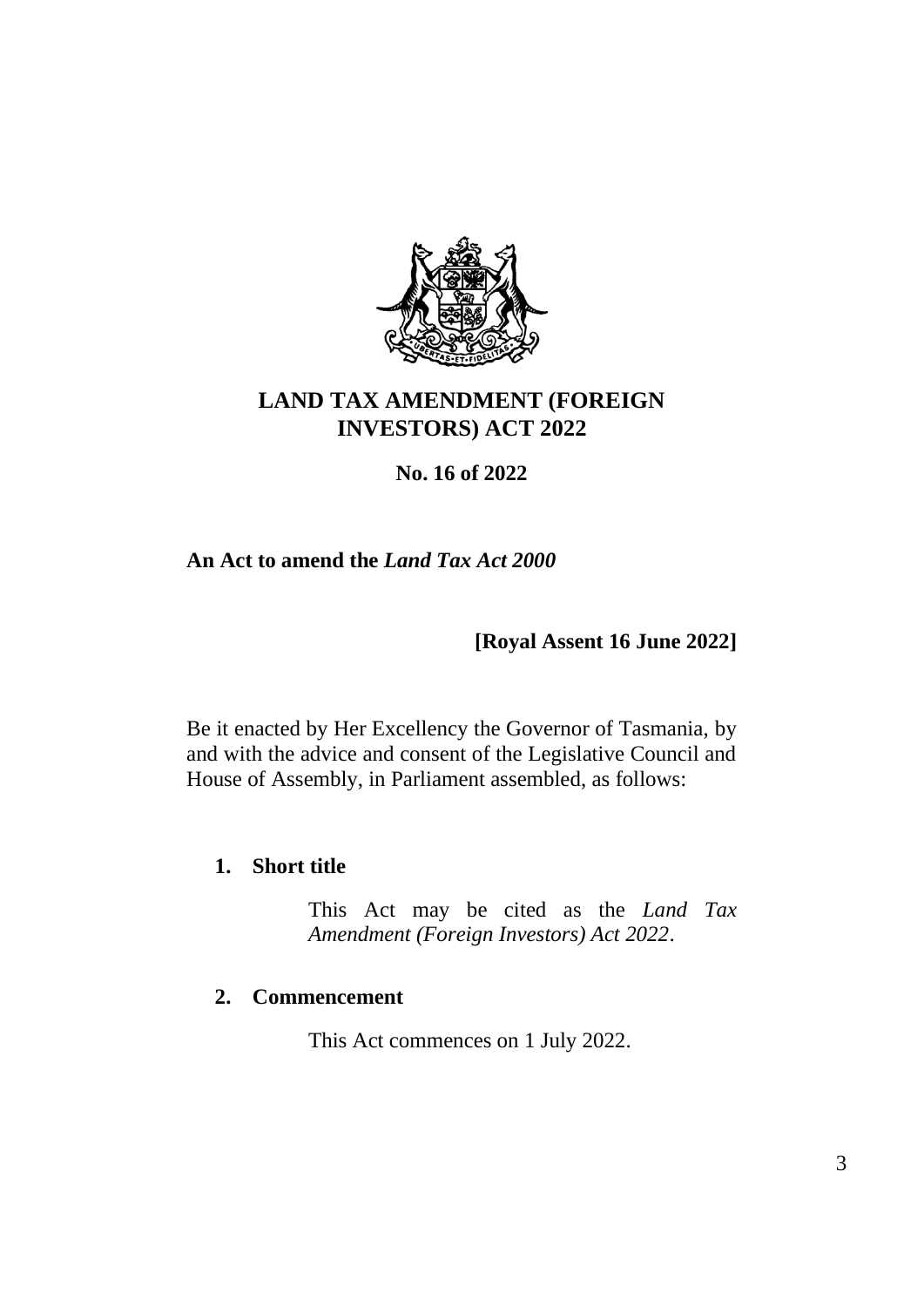## **3. Principal Act**

In this Act, the *Land Tax Act 2000*\* is referred to as the Principal Act.

## **4. Section 3 amended (Interpretation)**

Section 3 of the Principal Act is amended by omitting the definition of *assessed land value* and substituting the following definition:

#### *assessed land value* means –

- (a) in relation to the value of land for the purposes of determining the amount of land tax, other than foreign investor land tax, that is payable – the value as calculated under section 23; or
- (b) in relation to the value of land for the purposes of determining the amount of land tax, that is foreign investor land tax, that is payable – the value of the land as calculated under section 16A(2)(b) or section 16B, as applicable;

#### **5. Section 10 amended (Liability for land tax)**

\_\_\_\_\_\_\_\_\_\_\_\_\_\_\_\_\_\_\_\_\_\_\_\_\_\_\_\_\_\_\_\_\_\_\_\_\_\_\_\_\_\_\_\_\_\_\_\_\_\_\_\_\_\_\_\_\_\_\_\_\_\_\_

Section 10 of the Principal Act is amended by inserting after subsection (3) the following subsection: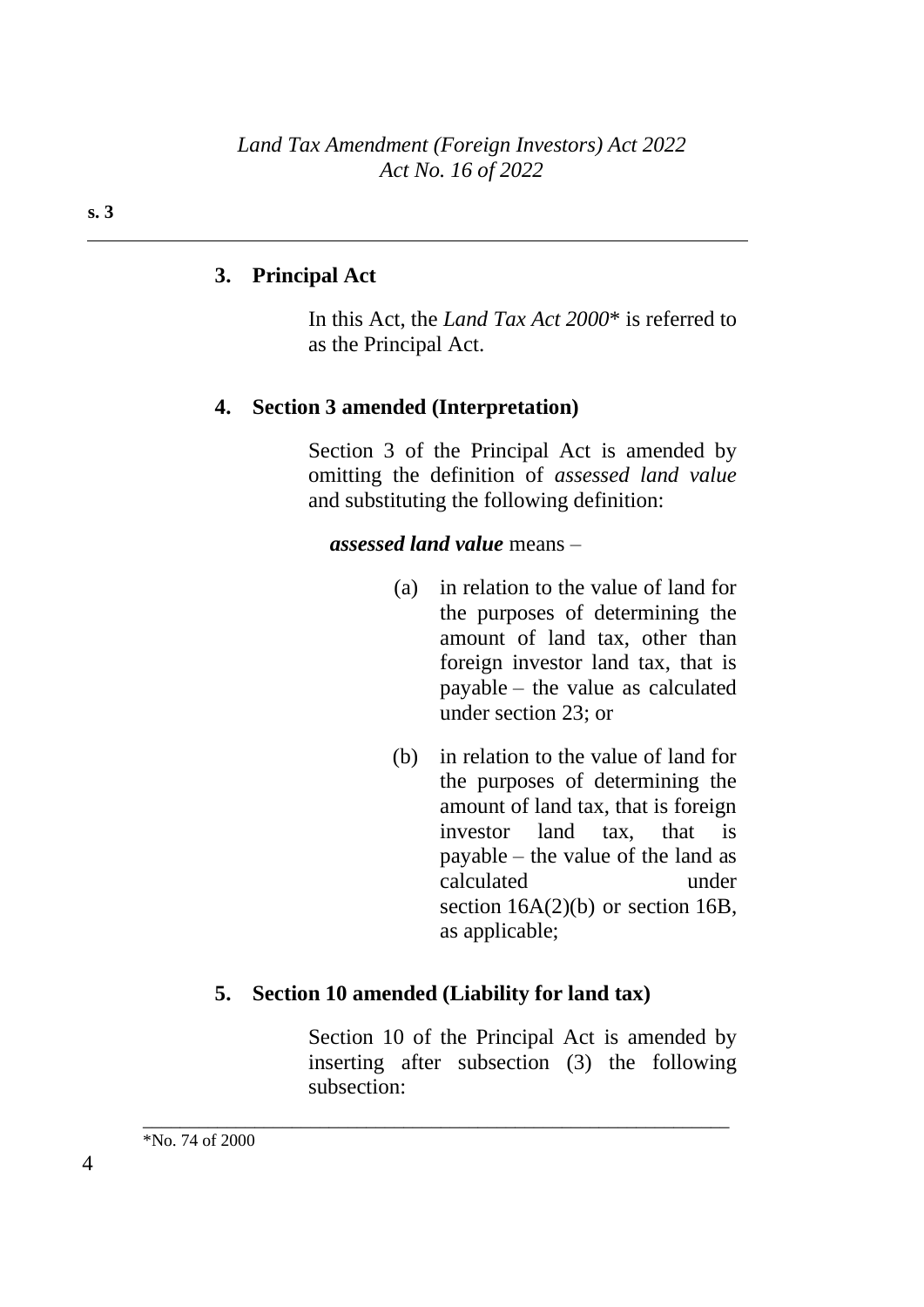(4) For the avoidance of doubt, land tax payable under this section includes any land tax that is imposed under Division 1A.

#### **6. Section 12 amended (Assessment of land tax)**

Section 12(2) of the Principal Act is amended by omitting "for reassessment of" and substituting "to reassess".

## **7. Section 14 amended (Joint owners)**

Section 14 of the Principal Act is amended by inserting after subsection (2) the following subsection:

(3) For the purposes of Division 1A and the determination of foreign investor land tax within the meaning of that Division, subsection (2)(a) does not apply.

#### **8. Part 2, Division 1A inserted**

After section 16 of the Principal Act, the following Division is inserted in Part 2:

*Division 1A – Foreign investor land tax*

## **16A. Interpretation**

(1) In this Division –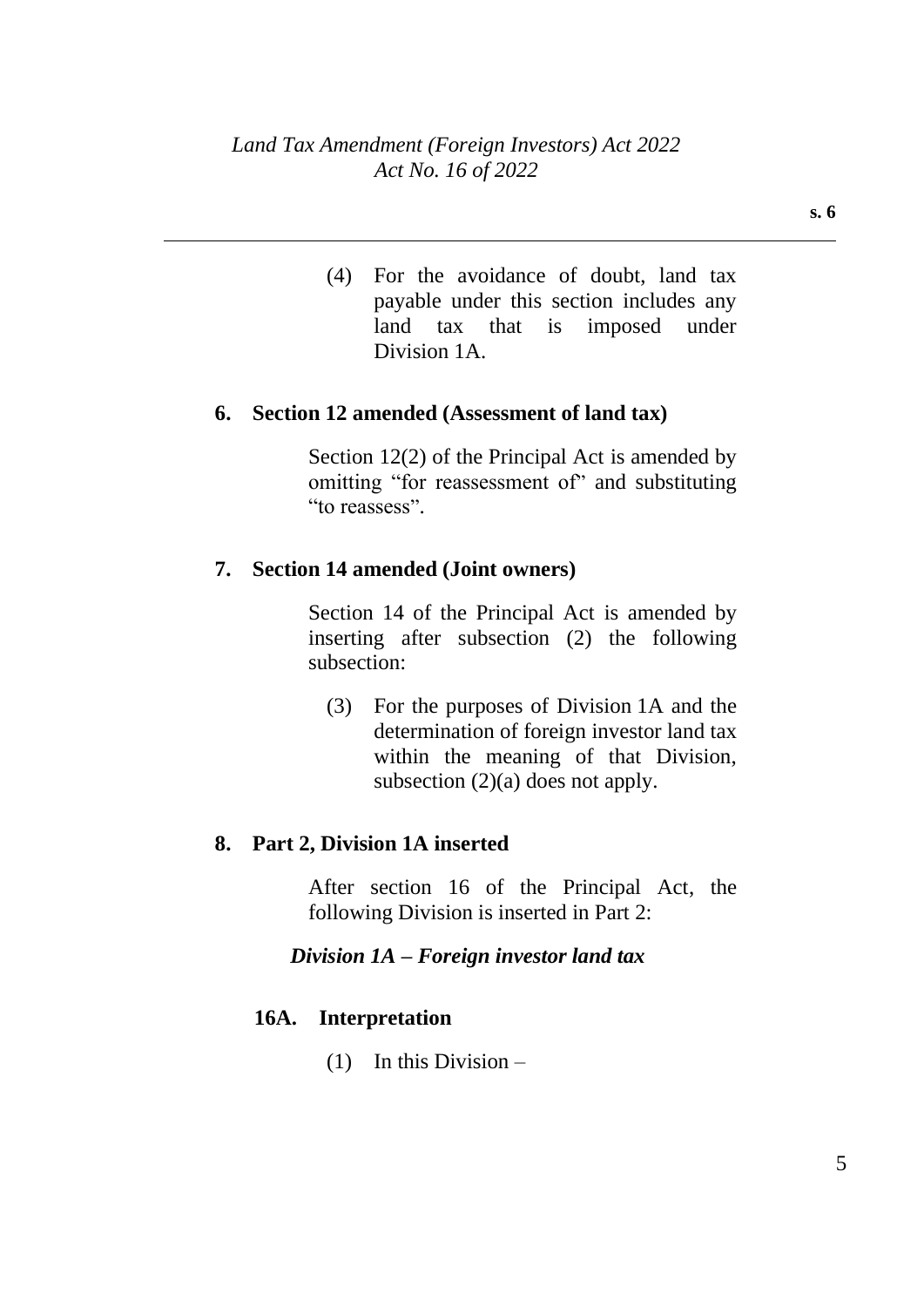- *foreign corporation* has the same meaning as in the *Duties Act 2001*;
- *foreign investor land tax* means the component of land tax that is imposed under this Division;
- *foreign natural person* has the same meaning as in the *Duties Act 2001*;
- *foreign person* has the same meaning as in the *Duties Act 2001*;
- *foreign trust* has the same meaning as in the *Duties Act 2001*;
- *foreign trustee* has the same meaning as in the *Duties Act 2001*.
- (2) For the purposes of this Division
	- (a) a reference to general land includes a reference to any part of land, to which part of land the Commissioner has apportioned, under Division 4, the land value as general land; and
	- (b) the value of the part of land is, despite section 16B, the value so apportioned under Division 4.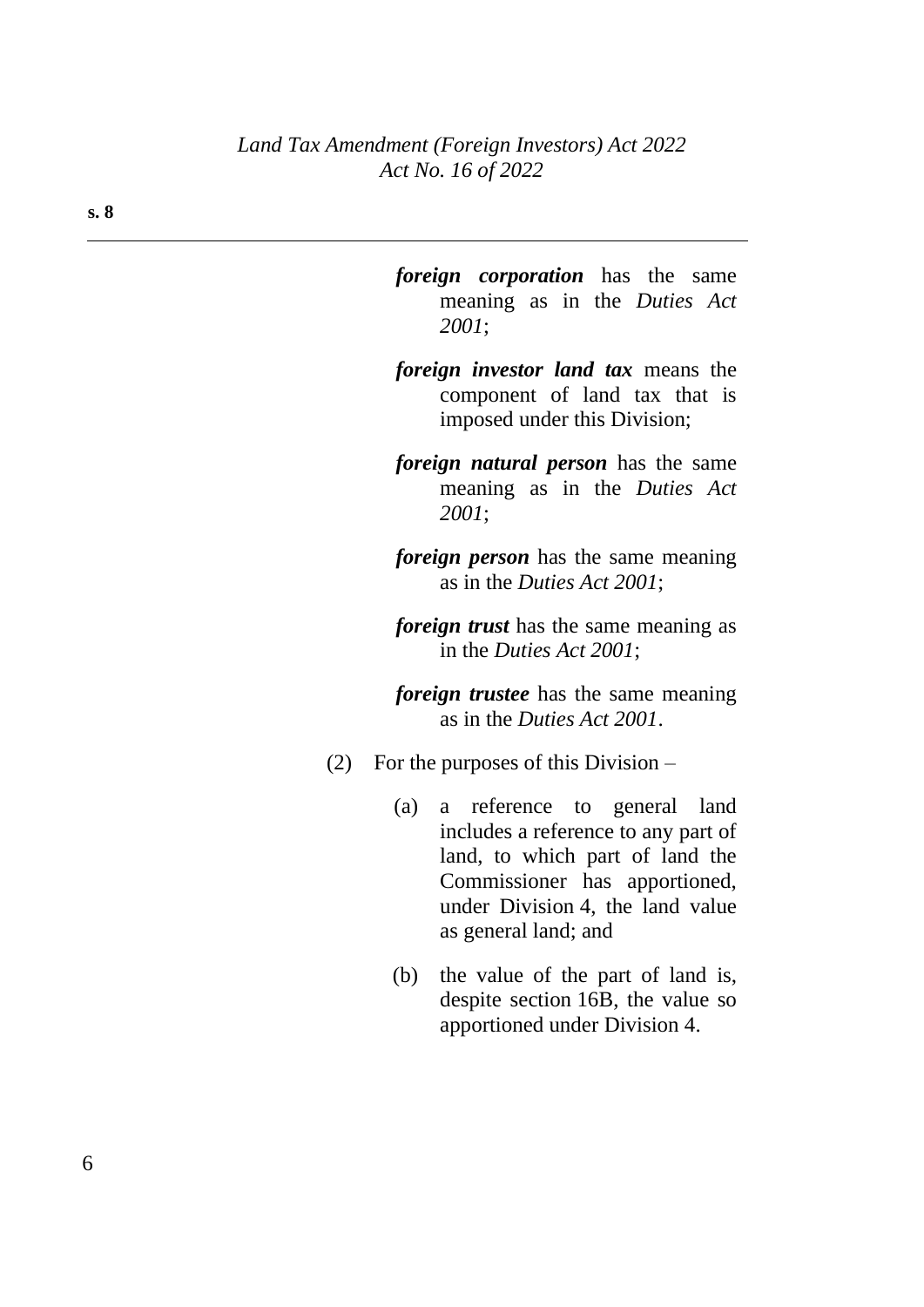#### **16B. How assessment or reassessment of land to be made**

- (1) An assessment, or reassessment, of the liability for foreign investor land tax is to be made in respect of each folio of the Register kept under section 33 of the *Land Titles Act 1980* in respect of the land to which the assessment or reassessment relates.
- $(2)$  If
	- (a) there is a folio of the Register kept under section 33 of the *Land Titles Act 1980* in respect of land to which an assessment or reassessment relates; and
	- (b) a determination of the value of the land has been made under the *Valuation of Land Act 2001* –

the assessed land value of the land is the value specified in the determination on applying any relevant adjustment factor determined by the Valuer-General under Part 9A of that Act.

- $(3)$  If
	- (a) an area of land (the *initial area of land*) has been divided into areas of land (the *subsequent areas*) consisting of  $-$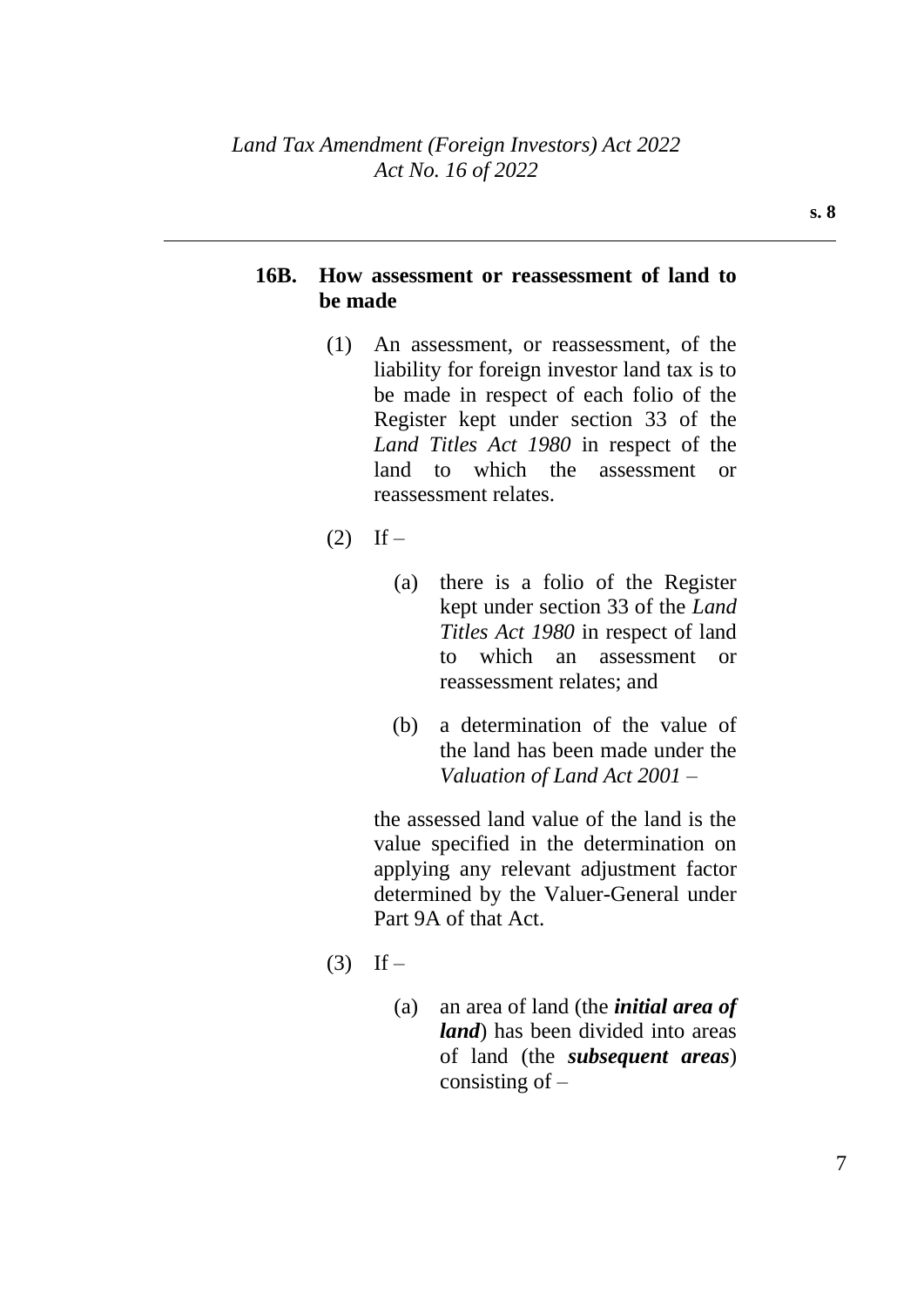- (i) lots, or lots and common property, on a strata plan within the meaning of the *Strata Titles Act 1998*; or
- (ii) lots created after land has been subdivided within the meaning of Part 3 of the *Local Government (Building and Miscellaneous Provisions) Act 1993*; or
- (iii) areas of land that are distinguishable from each other; and
- (b) folios of the Register kept under section 33 of the *Land Titles Act 1980* have not been, before 1 July of the financial year to which the assessment, or reassessment relates, issued in respect of the subsequent areas of land –

an assessment, or reassessment, in relation to the initial area of land, of the liability for foreign investor land tax is to be made in respect of each of the subsequent areas of land as if, for each of the subsequent areas, a folio of the Register kept under section 33 of the *Land Titles Act 1980* had been issued in respect of the subsequent area of land.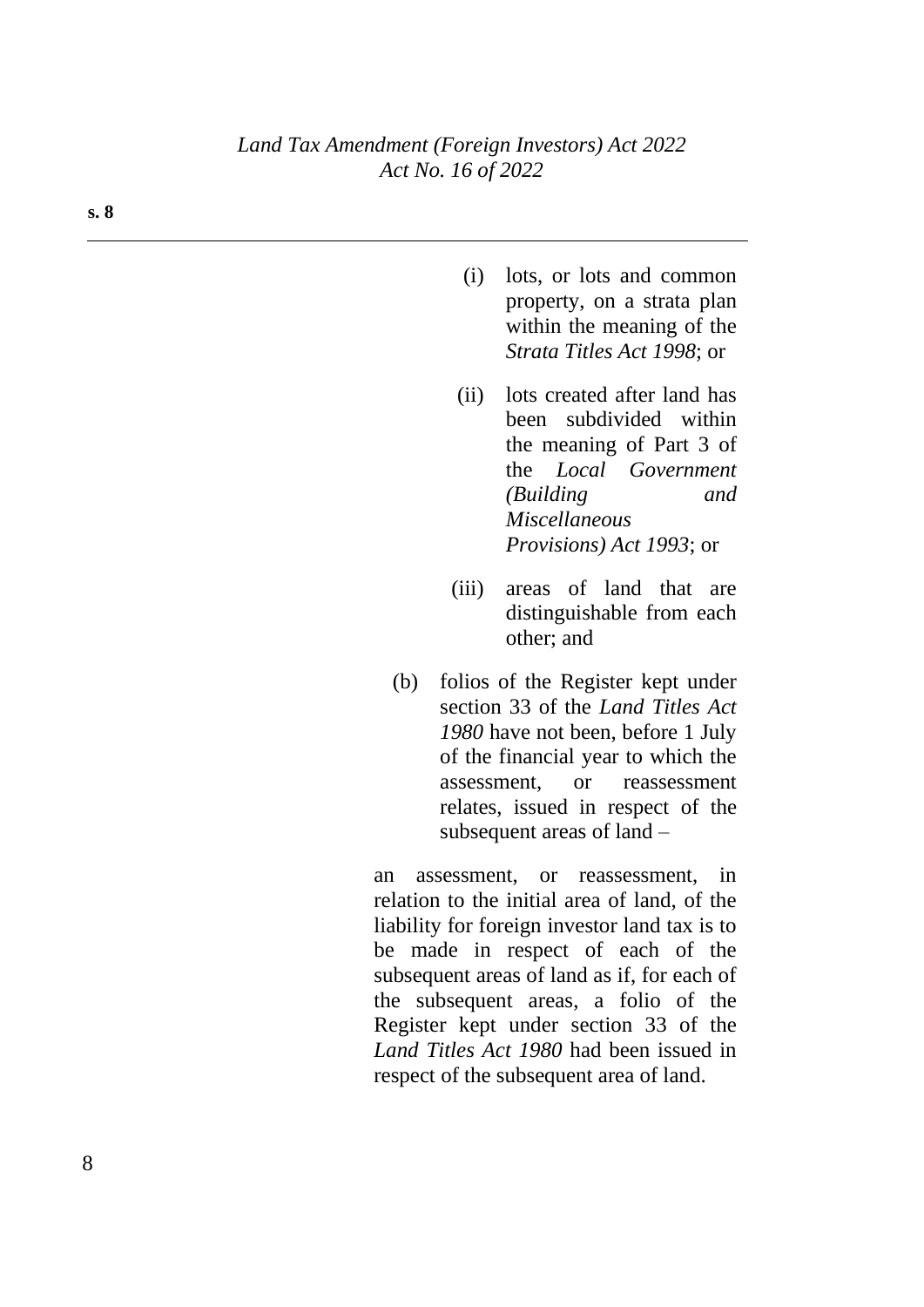- (4) Subsection (5) applies in relation to an area of land (referred to in this subsection and subsection (5) as the *relevant land*)  $if -$ 
	- (a) a folio of the Register kept under section 33 of the *Land Titles Act 1980* has been issued, or is, under subsection (3), taken to have been issued, in relation to the relevant land; and
	- (b) a determination of the value of the relevant land has not been made under the *Valuation of Land Act 2001*, except as part of a larger area of land (referred to in subsection (5) as *the larger area of land*) to which one or more other folios of the Register kept under section 33 of the *Land Titles Act 1980* have been issued or are taken under subsection (3) to have been issued.
- (5) For the purposes of an assessment, or reassessment, of liability for foreign investor land tax, if this subsection applies in relation to relevant land, the value of the relevant land is to be determined by multiplying the determination of the value of the larger area of land made under the *Valuation of Land Act 2001* (including any relevant adjustment factor determined by the Valuer-General under Part 9A of that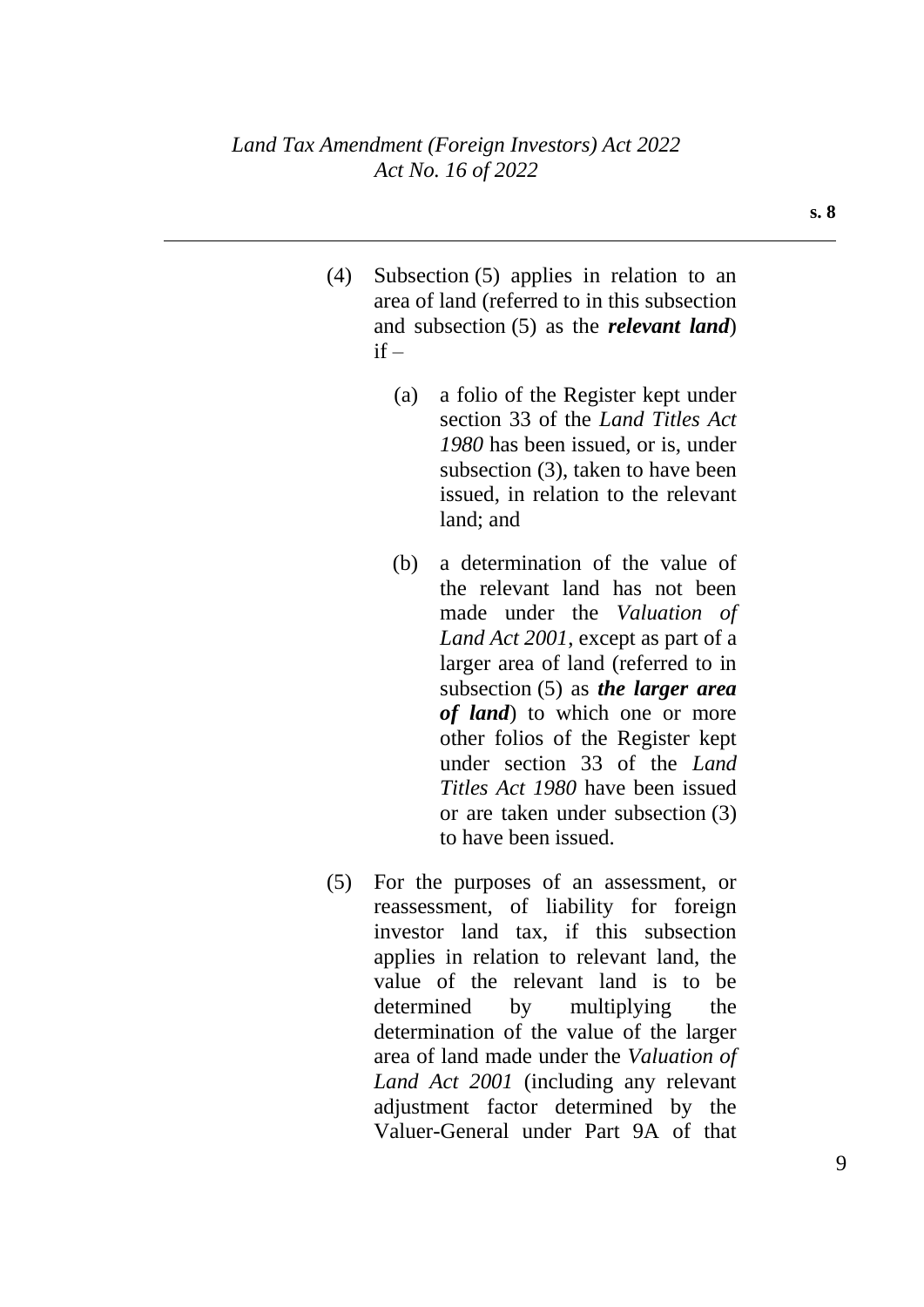Act) by the proportion that the relevant land bears to the larger area of land.

(6) Sections 23, 24 and 25 do not apply, for the purposes of this Division, in relation to the determination of the land value of land to which this section applies.

### **16C. Application of foreign investor land tax**

- (1) Subject to this Division, an owner of land is liable to pay foreign investor land tax in respect of the land for a financial year if, at the commencement of the financial year –
	- (a) the land is general land  $-$ 
		- (i) that is vacant land on which a building may be lawfully constructed and occupied as a place of residence so that the land is capable of being lawfully used, solely or primarily, for residential purposes; or
		- (ii) that is capable of being lawfully used solely, or primarily, for residential purposes; or
		- (iii) that includes a building, or part of a building, which is being, or has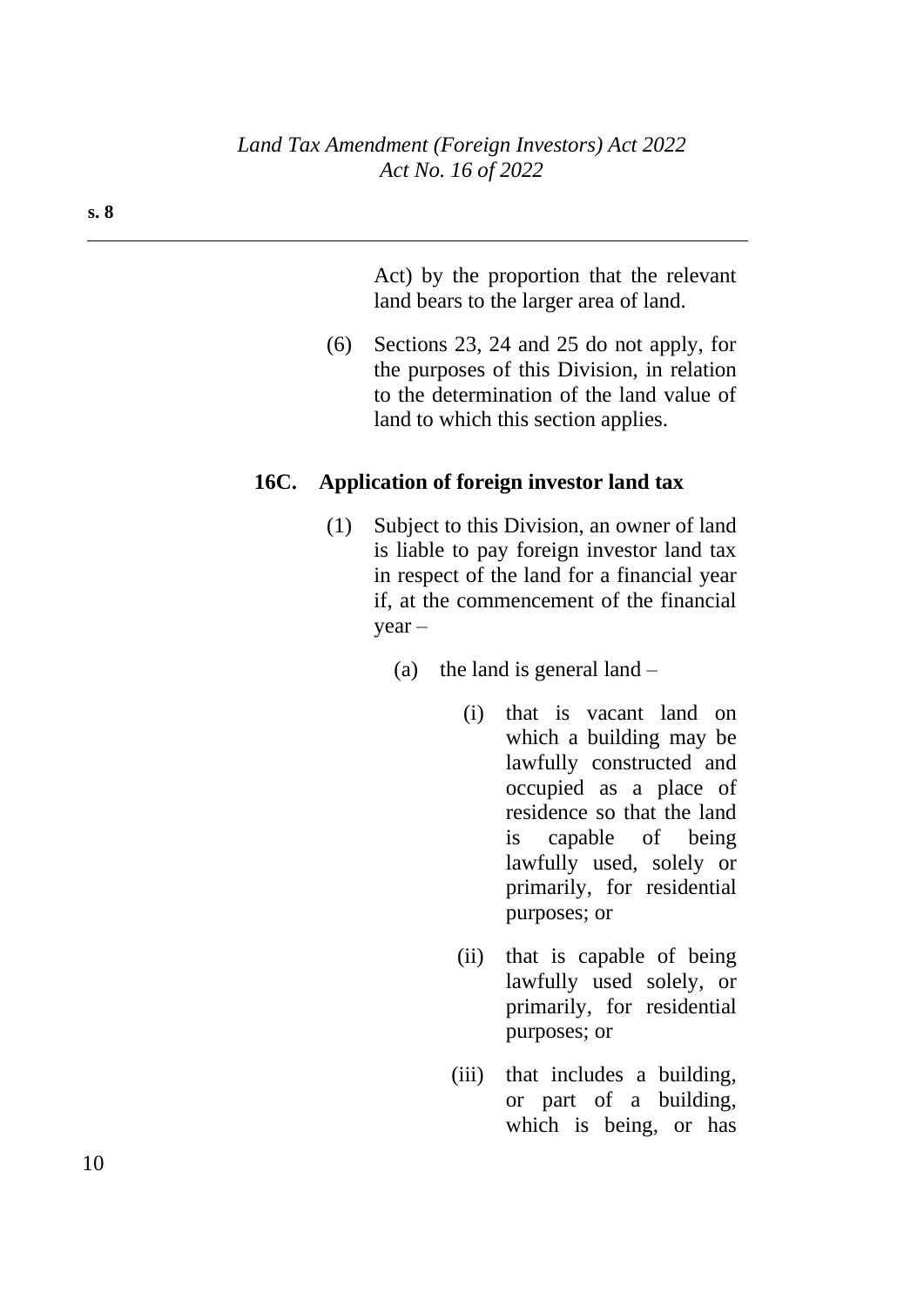begun to be, constructed, refurbished, renovated or extended, if the work, when completed, will result in the land being capable of being lawfully used solely, or primarily, for residential purposes; and

- (b) one or more owners of the land are foreign persons –
	- (i) who acquired an interest in the land, as a result of a dutiable transaction under the *Duties Act 2001*, or by right of survivorship, on or after 1 July 2022; or
	- (ii) who became foreign persons, other than foreign natural persons, on or after 1 July 2022.
- (2) For the purposes of this section, if  $-$ 
	- (a) an owner of land is a foreign person who acquired an interest in land before 1 July 2022; and
	- (b) on or after 1 July 2022, the foreign person acquired a further interest in the land as a result of a dutiable transaction under the *Duties Act 2001* or by right of survivorship –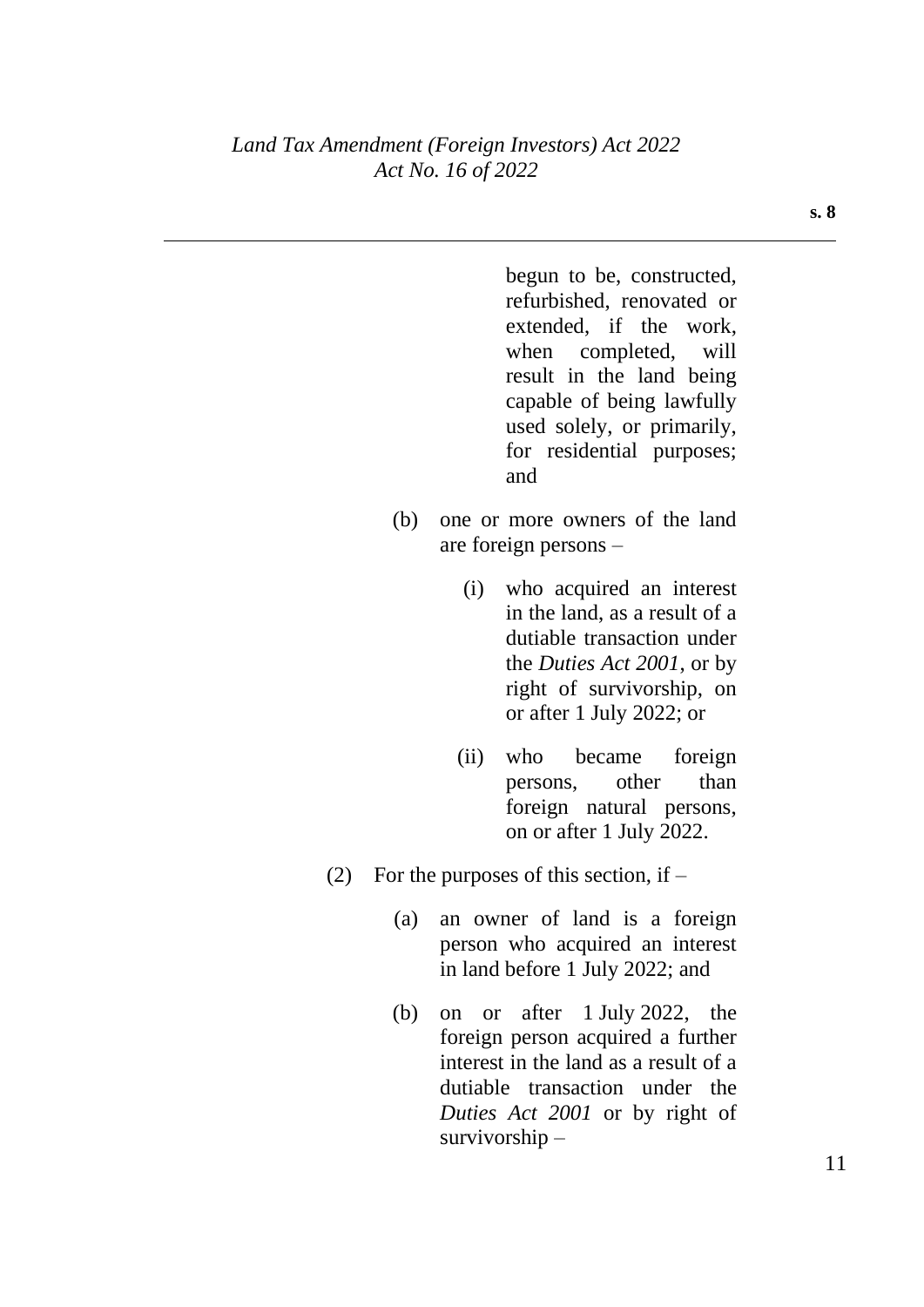all of the foreign person's interest in the land is taken to have been acquired on or after 1 July 2022.

- (3) If, at the commencement of a financial year, foreign investor land tax is payable in respect of land, this section applies only to the percentage of the land –
	- (a) in which a foreign person holds, at the commencement of that financial year, an interest that is acquired on or after 1 July 2022; or
	- (b) held by a foreign person (except a foreign natural person) who became a foreign person on or after 1 July 2022.
- (4) For the avoidance of doubt, an interest under subsection (3) includes an interest that the person is taken, by virtue of subsection (2), to have acquired on or after 1 July 2022.

#### **16D. Non-application of foreign investor land tax**

- (1) Section 16C does not apply to general land on which a building is being lawfully used solely, or primarily, as one of the following premises:
	- (a) a commercial establishment whose primary purpose is to offer short-term accommodation, or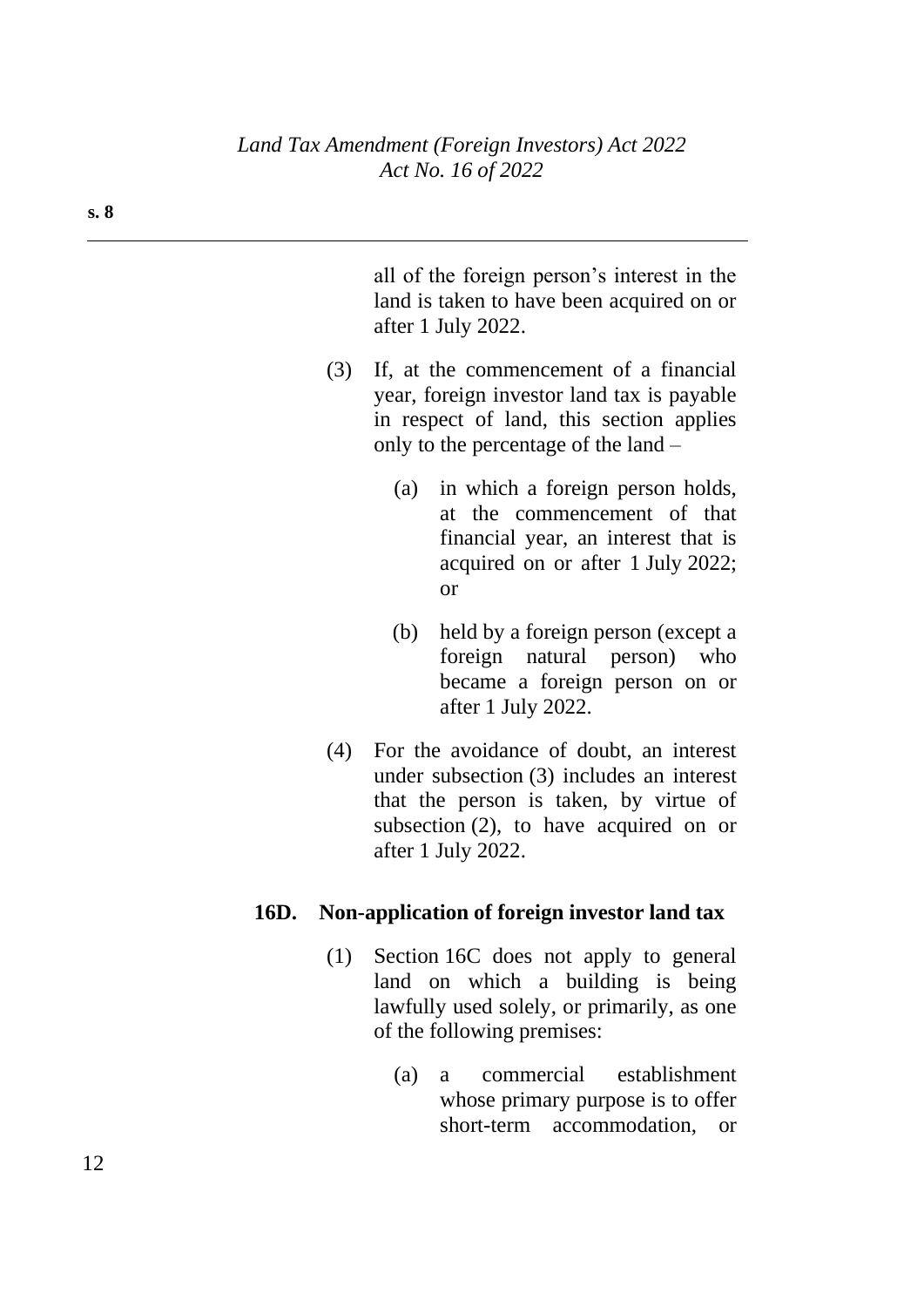## *Land Tax Amendment (Foreign Investors) Act 2022 Act No. 16 of 2022*

 $(2)$  For

commercial establishment.

|                                 | consideration;                                                                                           |      |               | lodging, to persons                                                                                                                                           | for |  |
|---------------------------------|----------------------------------------------------------------------------------------------------------|------|---------------|---------------------------------------------------------------------------------------------------------------------------------------------------------------|-----|--|
|                                 | (b) a hostel or boarding house;                                                                          |      |               |                                                                                                                                                               |     |  |
| (c)                             | premises that are primarily used,<br>provide residential<br>to<br>accommodation, by or on behalf<br>of – |      |               |                                                                                                                                                               |     |  |
|                                 | (i)                                                                                                      |      | Act 2016; or  | a school, within the<br>meaning of the Education                                                                                                              |     |  |
|                                 |                                                                                                          |      | Act 2016; or  | (ii) TasTAFE, within the<br>meaning of the Education                                                                                                          |     |  |
|                                 | (iii)                                                                                                    | 1988 | Commonwealth; | an institution within the<br>meaning of the Higher<br>Education Funding Act<br>of                                                                             | the |  |
| (d) a residential care service; |                                                                                                          |      |               |                                                                                                                                                               |     |  |
| (e) a retirement village.       |                                                                                                          |      |               |                                                                                                                                                               |     |  |
|                                 |                                                                                                          |      |               | For the purposes of subsection $(1)$ ,<br>premises that are short stay premises,<br>within the meaning of the Short Stay<br>Accommodation Act 2019, are not a |     |  |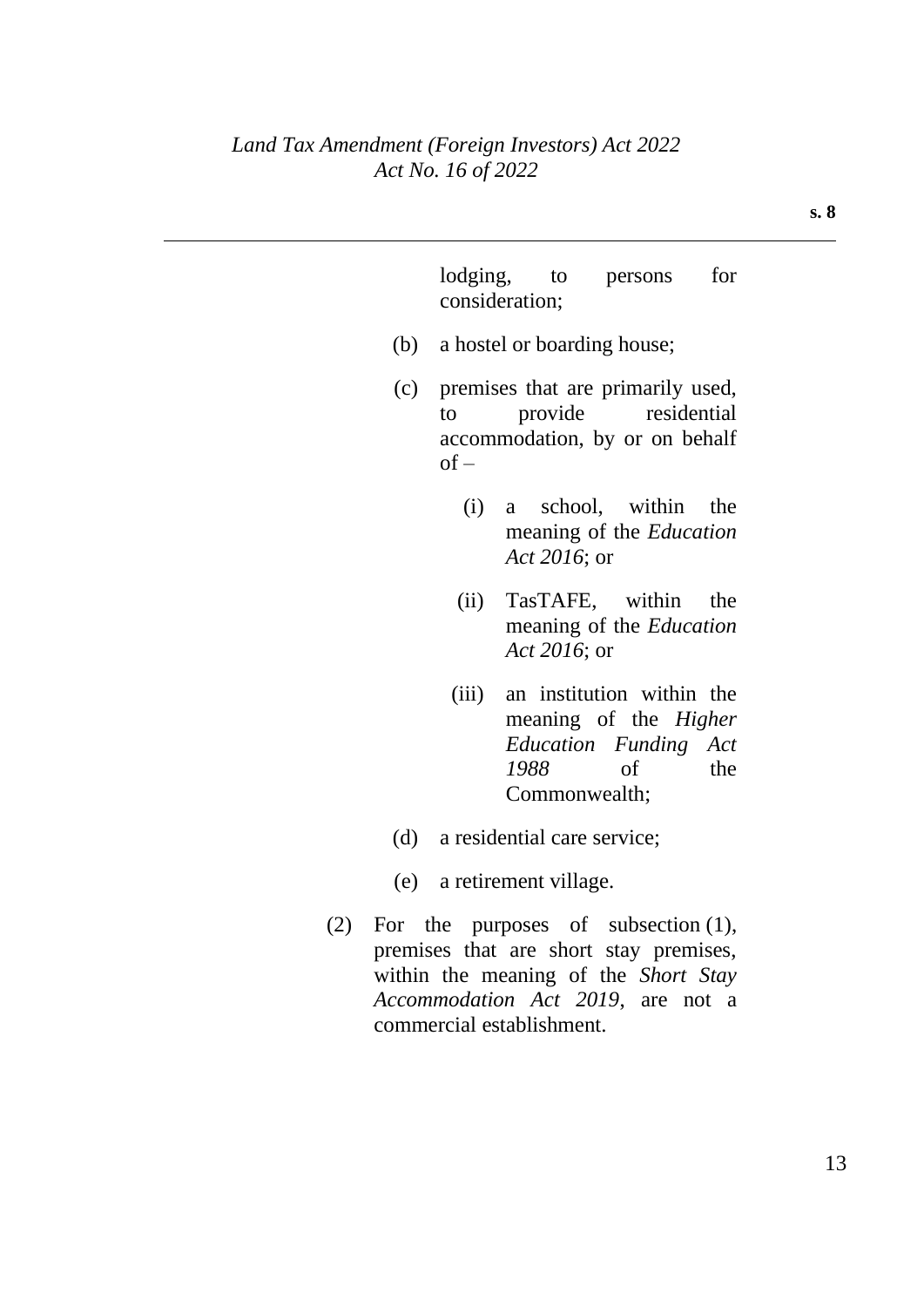## **16E. Reassessment of land tax if trust is not foreign trust**

- (1) For the purposes of determining whether foreign investor land tax is payable in respect of land for a financial year, a trust is not a foreign trust for the financial year  $if -$ 
	- (a) at the commencement of the financial year, the trust was a foreign trust; and
	- (b) under the terms of the trust deed, a trustee of the trust has a power or discretion as to the distribution of the capital of the trust estate to a person or a member of a class of persons; and
	- (c) the trust deed for the trust is amended no later than 6 months after the date on which the notice of assessment, for land tax that includes an amount for foreign investor land tax, has been issued, under the *Taxation Administration Act 1997*, in respect of the land for the financial year; and
	- (d) as a result of the amendment to the trust deed, the trust is not a foreign trust.
- $(2)$  If –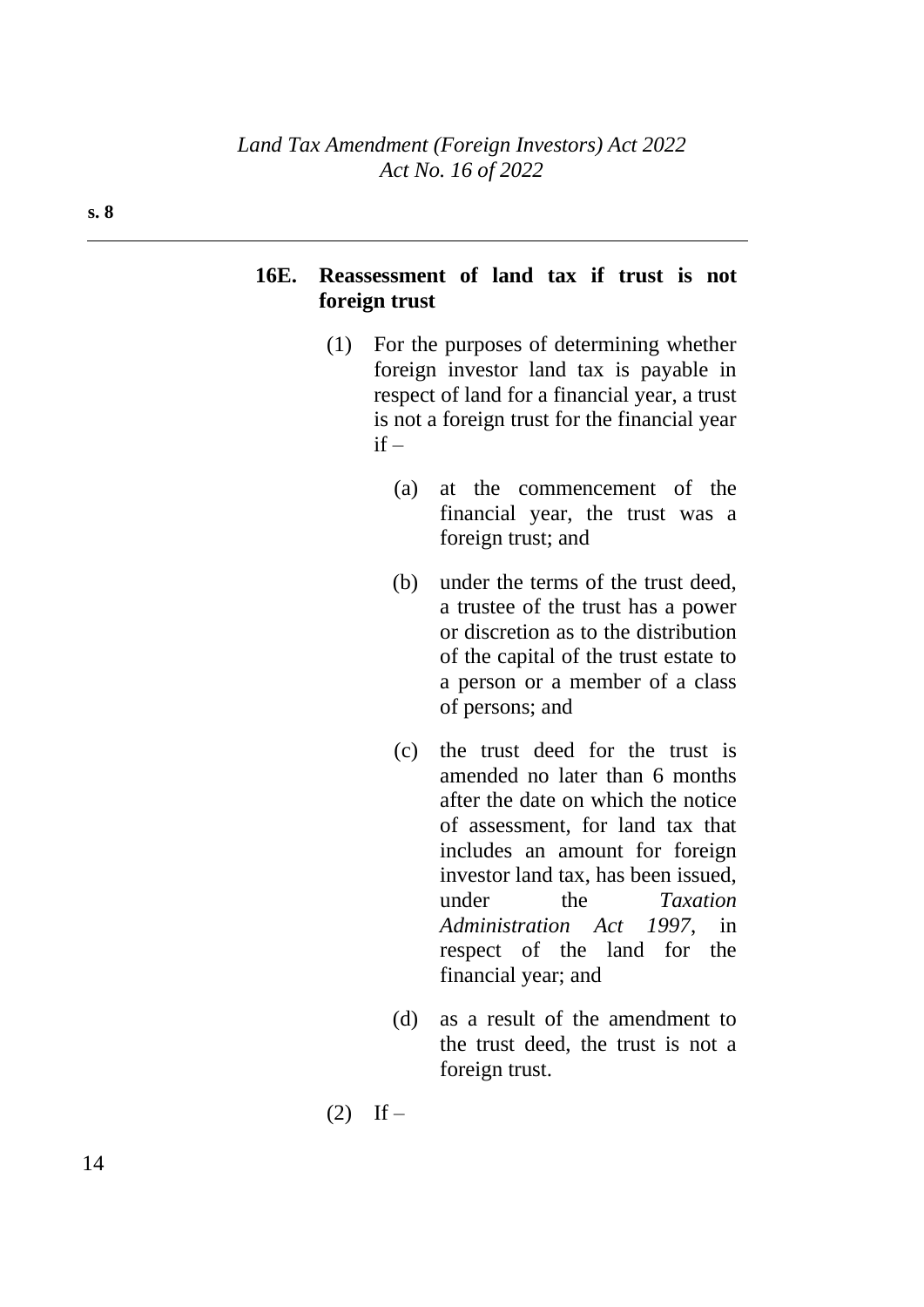- (a) a trust is not a foreign trust in respect of a financial year by virtue of subsection (1); and
- (b) foreign investor land tax was payable in respect of the land held by a trustee on behalf of the trust in the financial year –

the trustee may apply to the Commissioner, in writing, to reassess the foreign investor land tax payable in respect of the land for the financial year.

- (3) If the Commissioner receives an application under subsection (2) for the reassessment of the foreign investor land tax payable in respect of the land held by a trustee on behalf of the trust for a financial year, the Commissioner must –
	- (a) reassess the foreign investor land tax payable for the financial year as if, at the commencement of the financial year, the trust was not a foreign trust; and
	- (b) refund any amount of foreign investor land tax, paid in respect of the land for the financial year, that is in excess of the amount of foreign investor land tax so reassessed.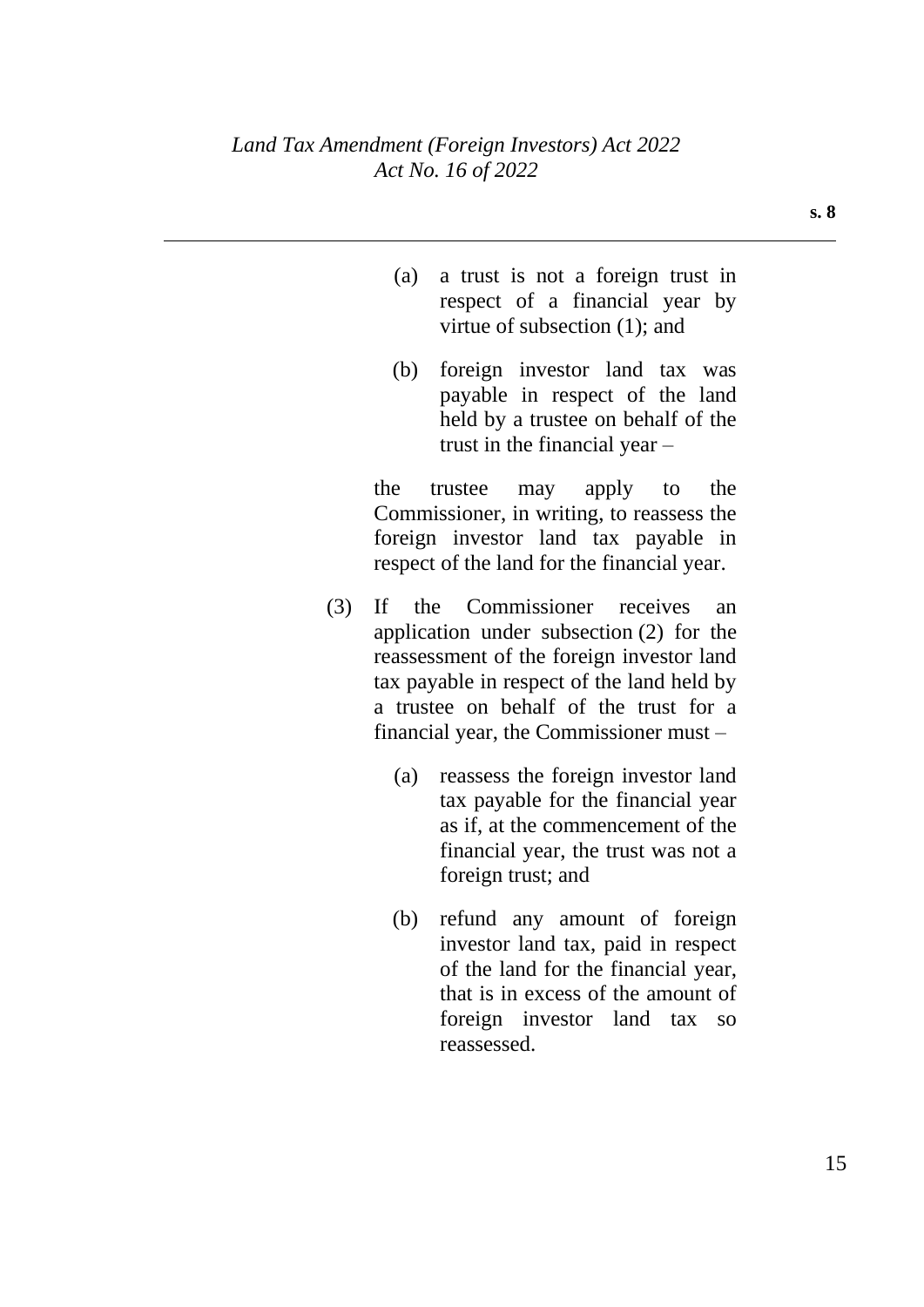## **16F. Determination as to whether person is foreign person or land is capable of certain use**

- (1) For the purposes of this Division and for the avoidance of doubt, the Commissioner may make a determination that a person is a foreign person if the Commissioner is satisfied, on the basis of any information available to the Commissioner, that the person is a foreign person.
- (2) For the purposes of this Division, the Commissioner may make a determination that a person is a foreign person if the person has failed to provide to the Commissioner, within the period specified in a notice to the person under section 65 of the *Taxation Administration Act 1997* or any extended period that the Commissioner allows, information that the Commissioner requires in order to determine whether the person is a foreign person.
- (3) For the purposes of this Division, the Commissioner may make a determination that land is, or will be, capable of being lawfully used primarily for residential purposes if the Commissioner is satisfied, on reasonable grounds, that at least 50% of the land is, or will be, capable of being used for such a purpose, whether or not the land is, or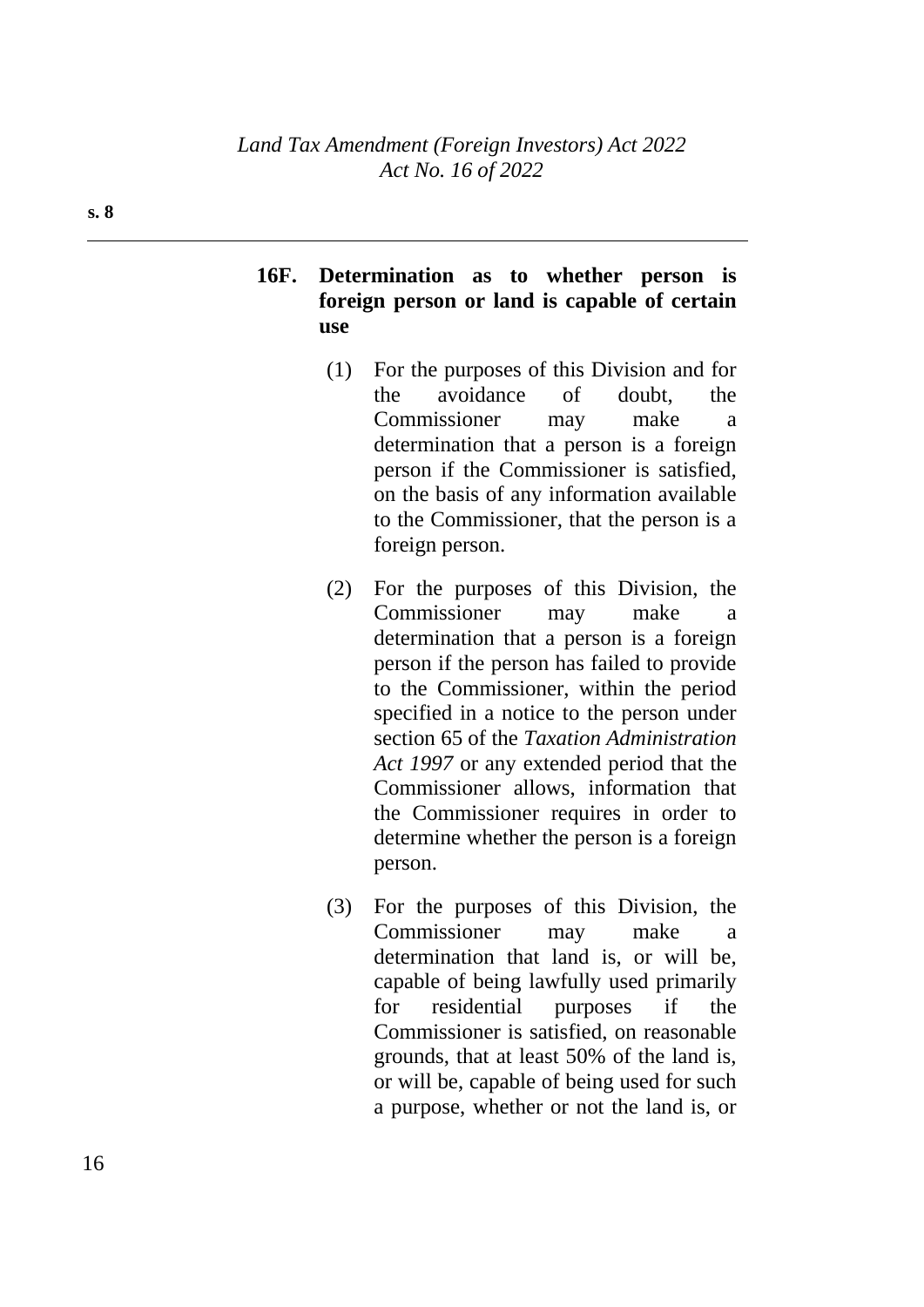will be, capable of use for another purpose.

## **16G. Determination that owner of land is not foreign person**

- (1) An owner of land may apply to the Commissioner, in writing, for a determination under this section, in respect of a financial year, if –
	- (a) the owner was a foreign person at the commencement of the financial year; and
	- (b) as a result of being a foreign person, the owner is liable to pay foreign investor land tax in respect of the financial year.
- (2) After considering an application under subsection (1) in respect of a financial year, the Commissioner may –
	- (a) determine that the applicant is not a foreign person, in respect of the financial year, for the purposes of this Act; or
	- (b) refuse to grant a determination under this section to the applicant.
- (3) If the Commissioner makes a determination under subsection (2)(a) that an applicant is not a foreign person,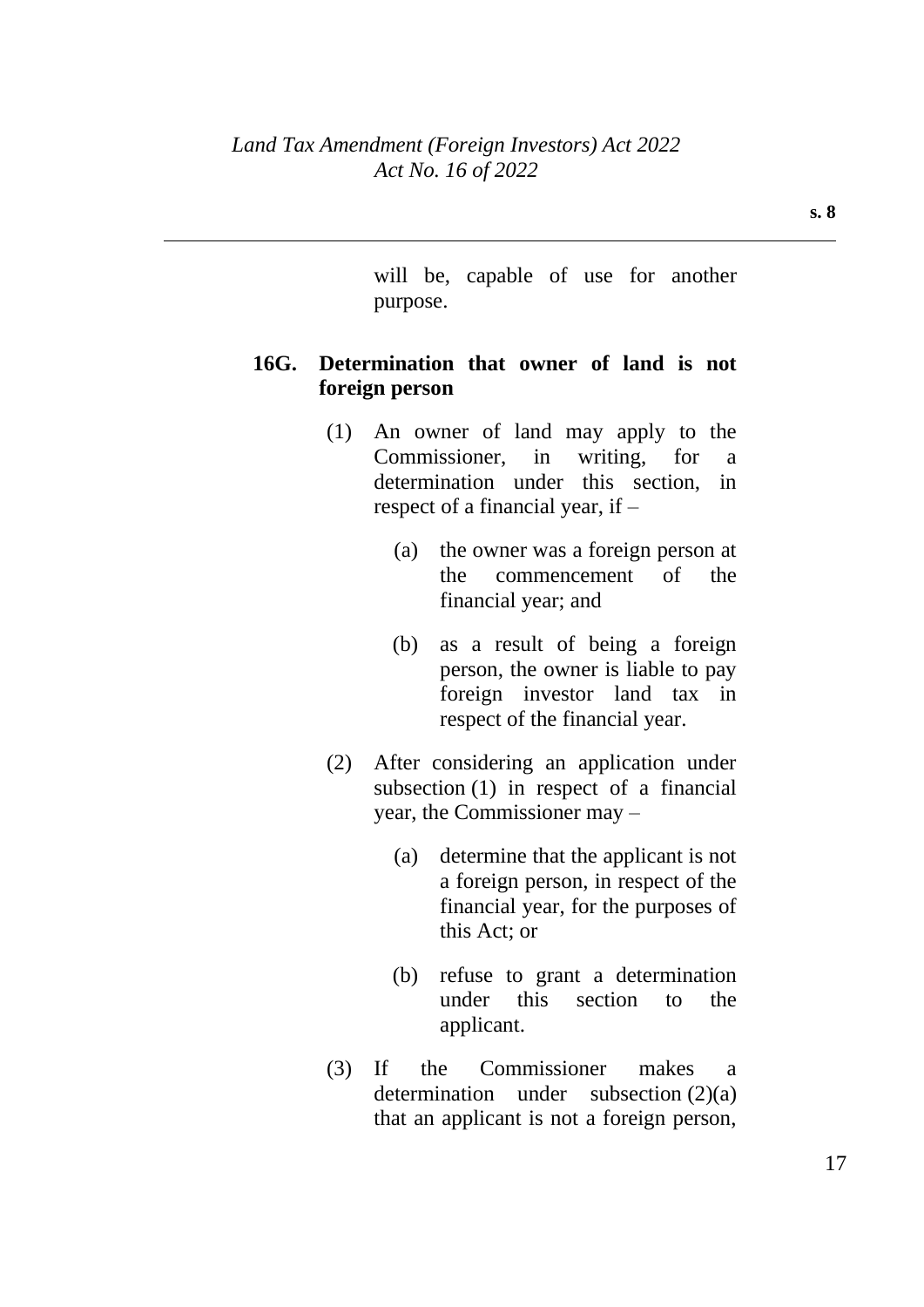in respect of a financial year, for the purposes of this Act, the Commissioner  $must -$ 

- (a) reassess the foreign investor land tax payable in respect of the land for the financial year as if, at the commencement of the financial year, the applicant was not a foreign person for the purposes of this Act; and
- (b) refund any amount of foreign investor land tax paid by the person for the financial year that is in excess of the amount of foreign investor land tax so reassessed.
- (4) A determination of the Commissioner under subsection (2) is a non-reviewable decision within the meaning of the *Taxation Administration Act 1997*.
- (5) If a determination under subsection  $(2)(a)$ was made as a result of an application containing, or the applicant providing, false or misleading information, the Commissioner may –
	- (a) revoke the determination; and
	- (b) require the applicant to pay the foreign investor land tax that is payable for the financial year to which the application relates.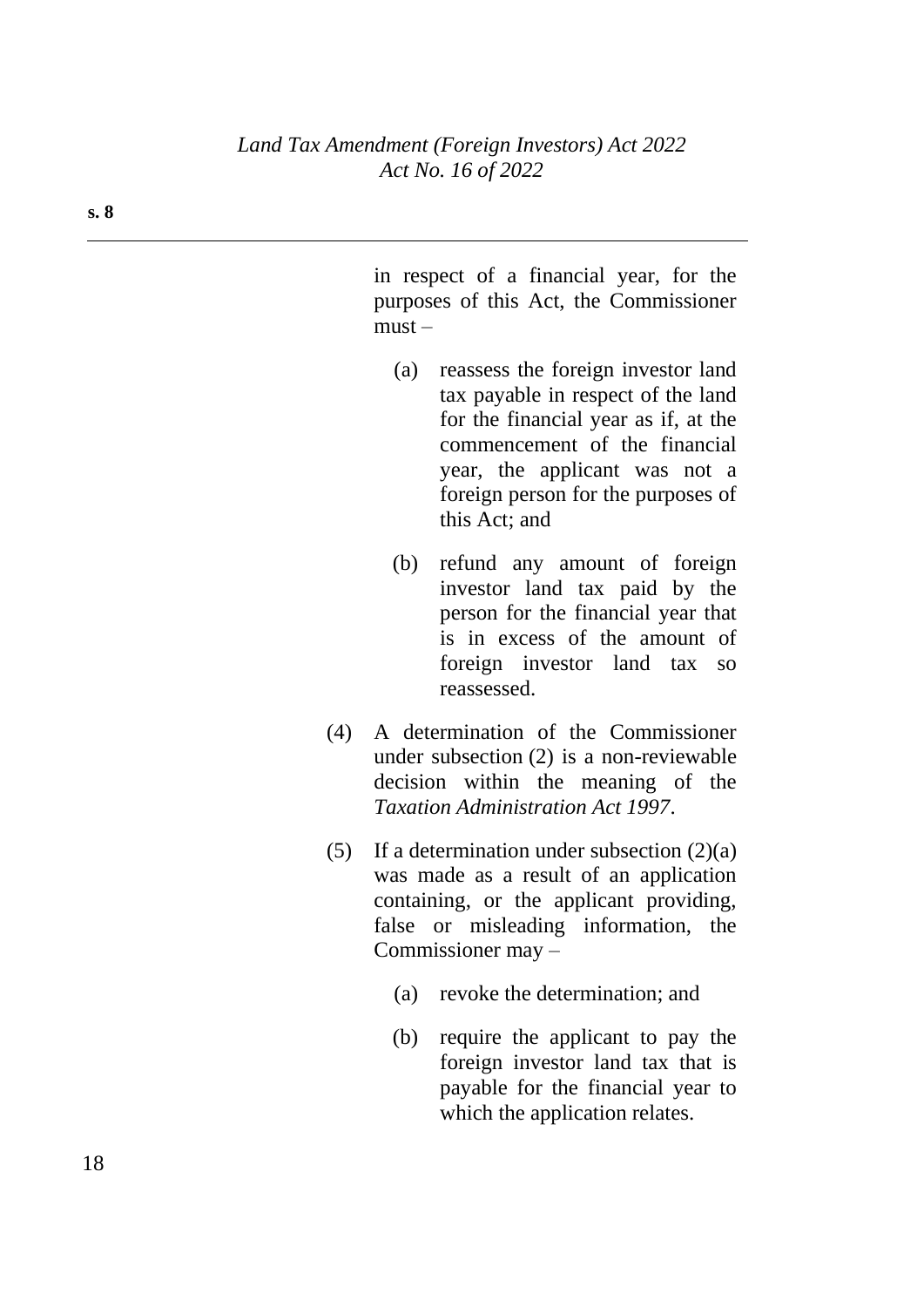## **16H. Commissioner may publish circumstances where owner of land is not foreign person**

- (1) The Commissioner may publish, in a manner that is freely available to members of the public, circumstances in which the owner of land is not taken to be a foreign person for the purposes of this Act.
- (2) Circumstances published under subsection (1) are in force only while the circumstances remain so published.
- (3) An owner of land is not a foreign person for a financial year, for the purposes of this Act, if the circumstances, published under subsection (1), that are in force at the commencement of the financial year apply in relation to the owner of land.
- (4) An owner of land may apply to the Commissioner, in writing, to reassess the foreign investor land tax paid in respect of a financial year if –
	- (a) the owner has paid foreign investor land tax in respect of the financial year; and
	- (b) the circumstances, published under subsection (1), that are in force at the commencement of the financial year, apply in relation to the owner of land.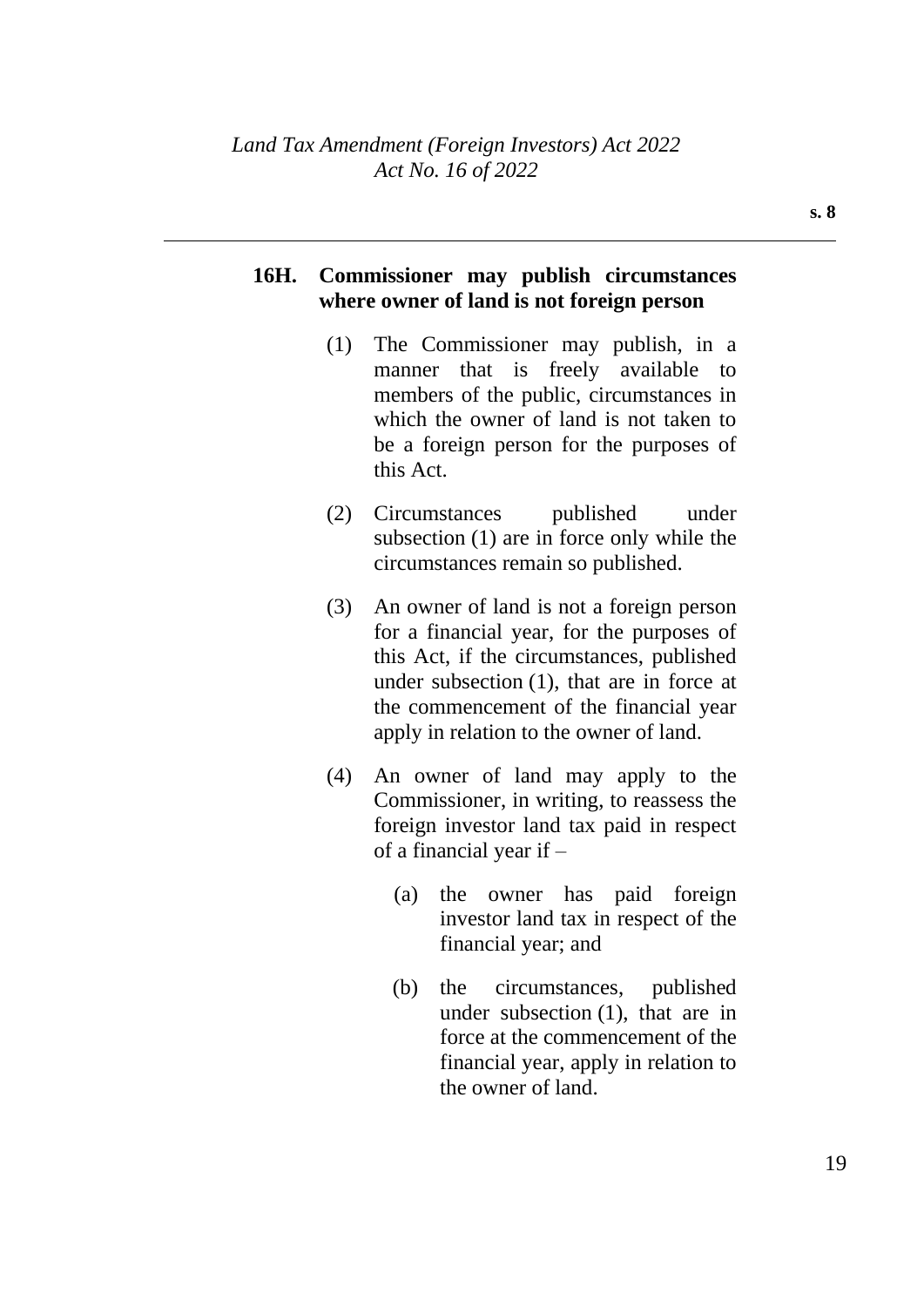- (5) If the Commissioner receives an application under subsection (4) and the Commissioner is satisfied that the circumstances, published under subsection (1), that were in force at the commencement of the financial year, apply in relation to the applicant, the Commissioner must –
	- (a) reassess the foreign investor land tax payable for the financial year as if, at the commencement of the financial year, the applicant was not a foreign person; and
	- (b) refund any amount of foreign investor land tax paid by the applicant for the financial year that is in excess of the amount of foreign investor land tax so reassessed.

## **16I. Reassessment of land tax for certain developers of property**

- $(1)$  In this section
	- *occupancy permit* has the same meaning as in the *Building Act 2016*;
	- *reassessment period*, in relation to a relevant dwelling, means the period between –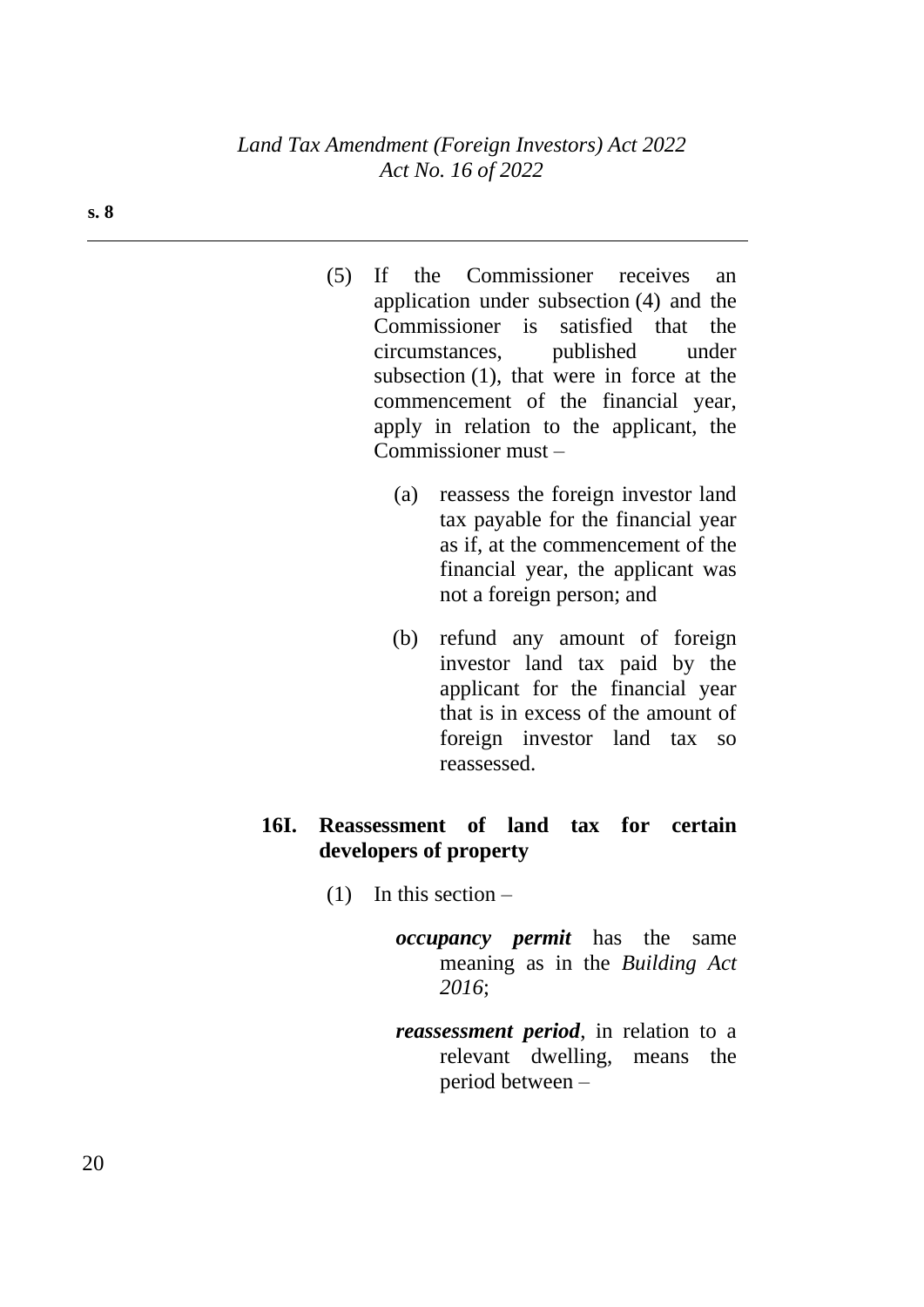- (a) the acquisition of the land, on which the dwelling is situated, by the relevant person, within the definition of *relevant dwelling*, for that dwelling; and
- (b) the issue of the occupancy permit, in respect of the dwelling, to that relevant person;

#### *relevant dwelling* means a dwelling where  $-$

- (a) the dwelling is situated on land, within Tasmania, that is acquired by a person (the *relevant person*) on or after 1 July 2022; and
- (b) on or after that date
	- (i) the laying of the foundations of the dwelling occurred; or
	- (ii) if no foundations are to be laid in respect of the dwelling, an equivalent act determined by the Commissioner

**s. 8**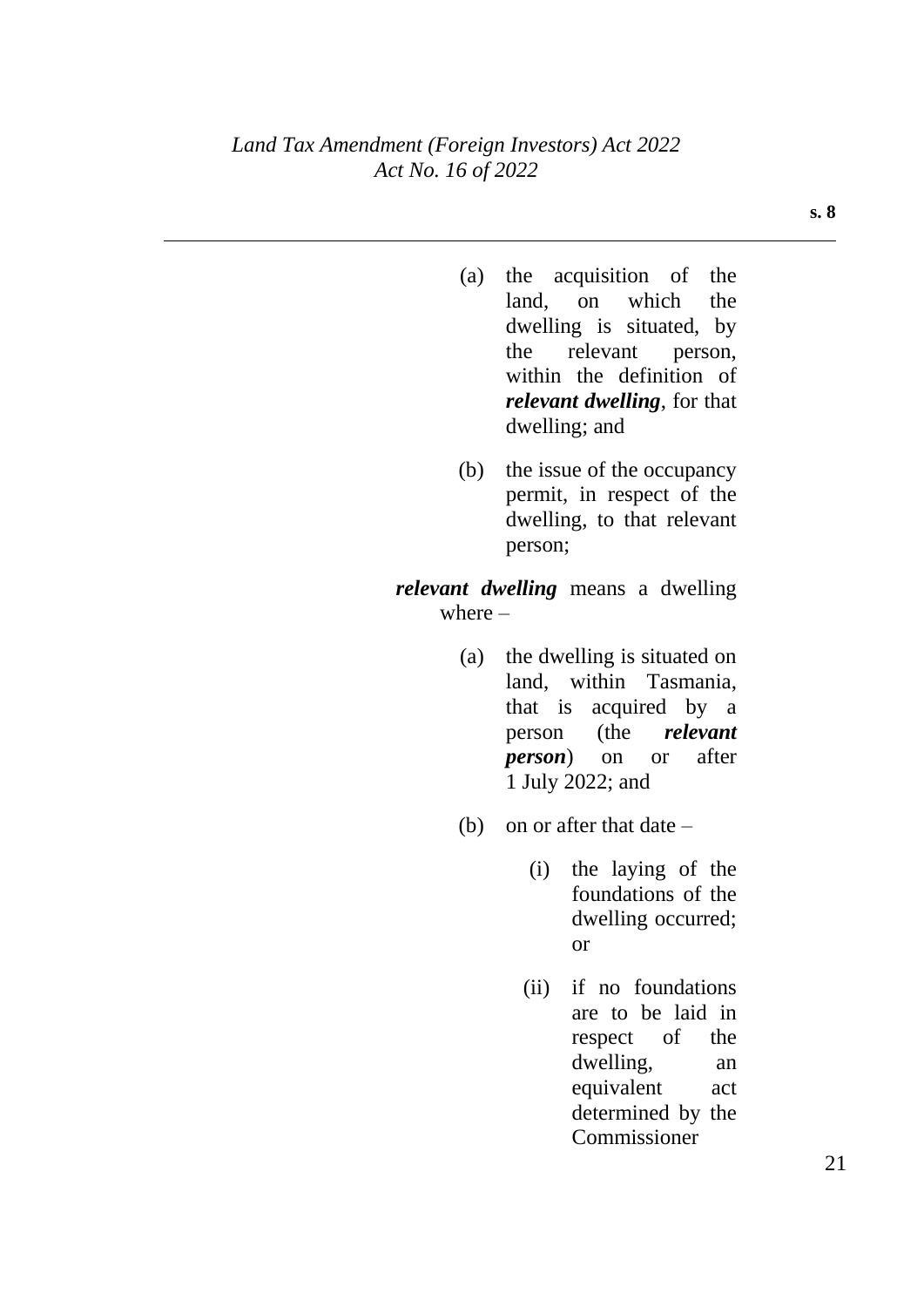### *Land Tax Amendment (Foreign Investors) Act 2022 Act No. 16 of 2022*

| occurred      |    | in  |
|---------------|----|-----|
| respect       | of | the |
| dwelling; and |    |     |

- (c) the completed dwelling is capable of being lawfully used solely, or primarily, for residential purposes; and
- (d) an occupancy permit is first issued, to the relevant person, in respect of the dwelling within 3 years after the relevant person acquired the land on which the dwelling is situated;
- *Tasmania-based foreign developer*, in respect of a financial year, means a foreign person who operates a business –
	- (a) that acquires land within Tasmania with the aim of developing the land; and
	- (b) of which at least 80% of the wages of management and administration staff of the business are taxable wages, within the meaning of the *Payroll Tax Act 2008*, in that year; and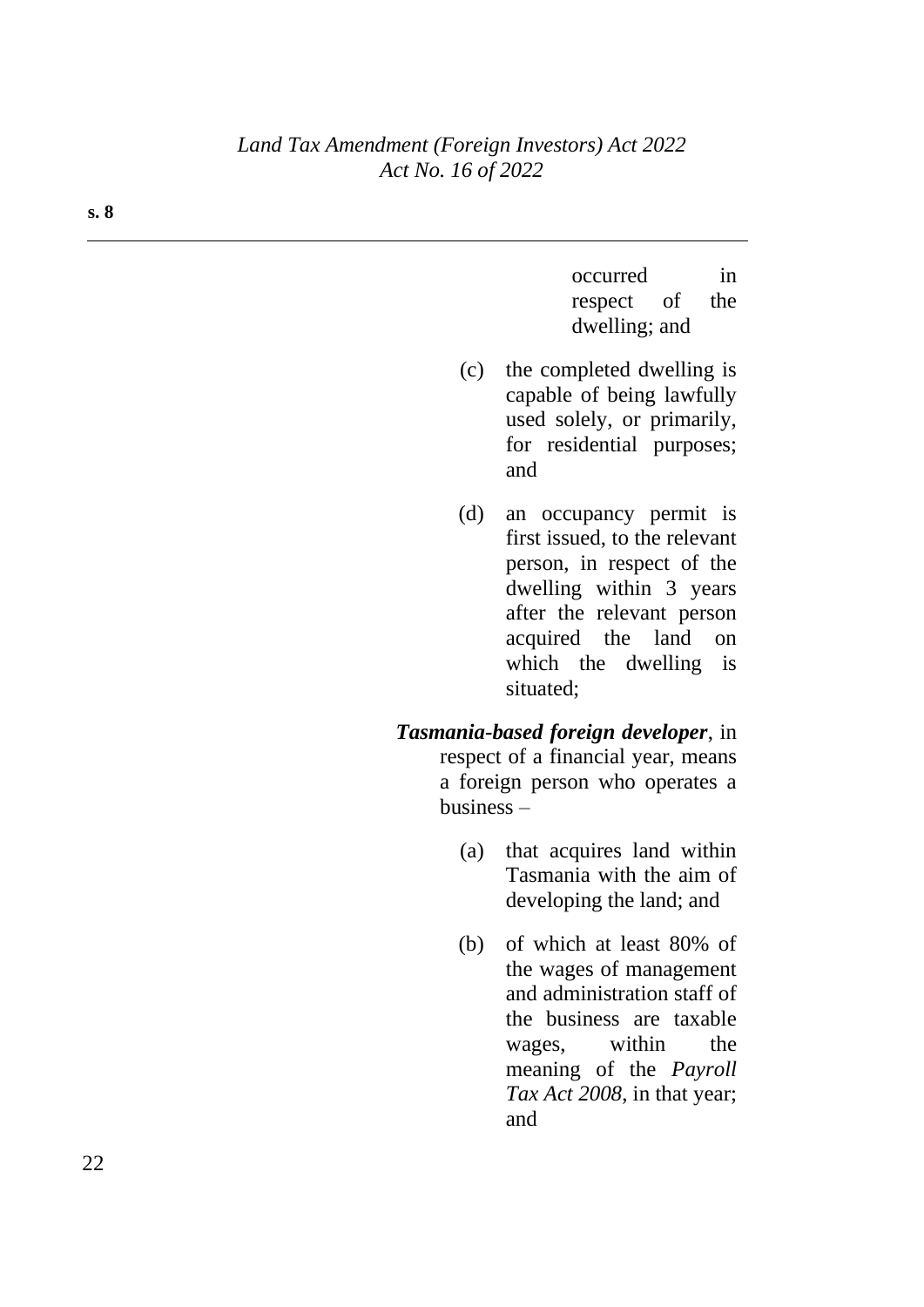- (c) that operates in Tasmania for the majority of its business hours in that year.
- (2) A person may apply to the Commissioner, in writing, to reassess the foreign investor land tax payable by the person for a specified financial year after the 2021-2022 financial year, if  $-$ 
	- (a) the person is a Tasmania-based foreign developer in respect of the financial year; and
	- (b) the person, or the business by virtue of which the person is a Tasmania-based foreign developer for the purposes of this section, has –
		- (i) been issued with occupancy permits, in that year, in respect of at least 50 relevant dwellings; and
		- (ii) paid foreign investor land tax in respect of the land on which one or more of those relevant dwellings are situated.
- (3) If the Commissioner receives an application under subsection (2) and is satisfied that the applicant meets the requirements of subsection  $(2)$  –

**s. 8**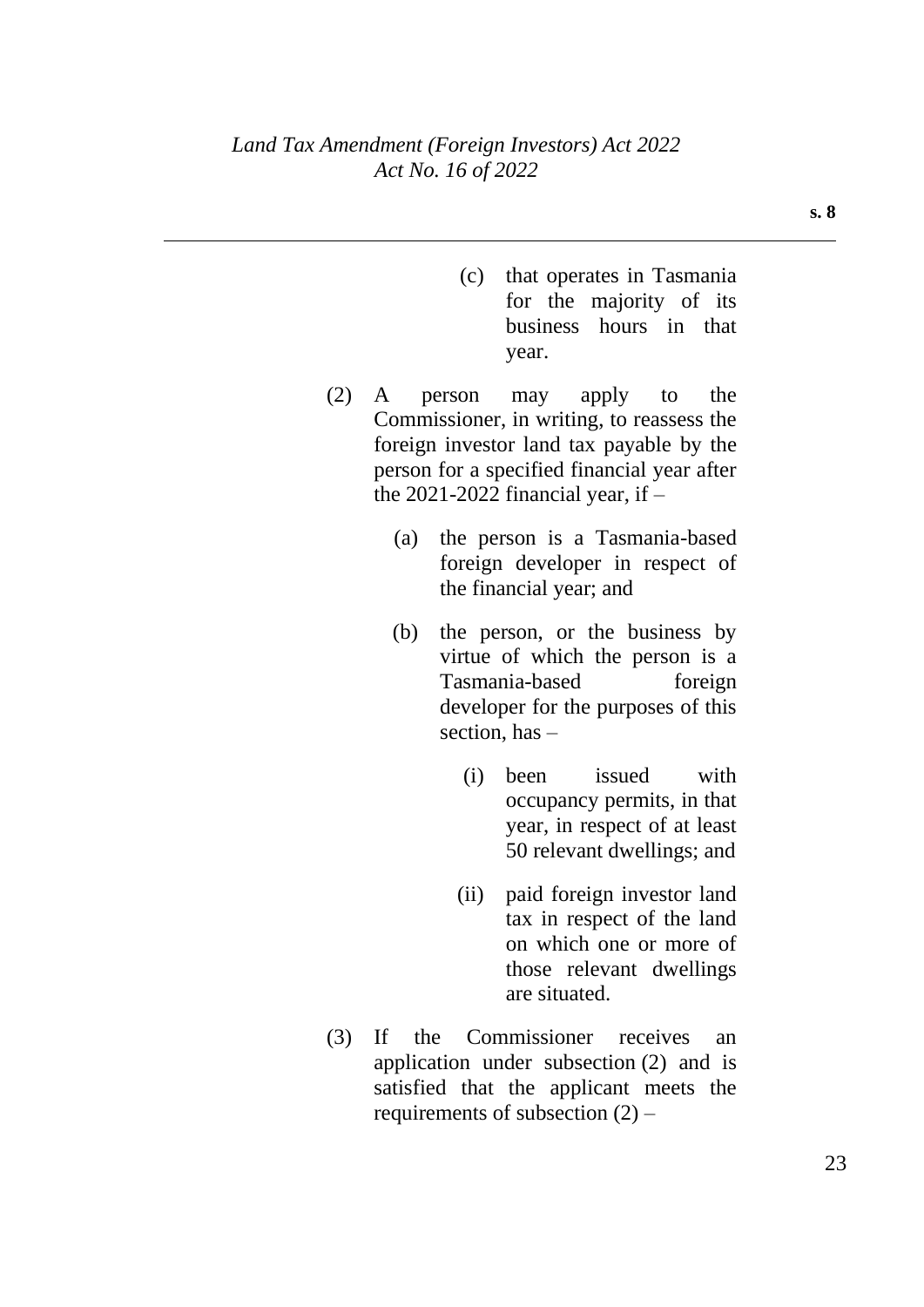- (a) the Commissioner must reassess the foreign investor land tax payable under this Act –
	- (i) in respect of the land on which each relevant dwelling, to which the application relates, is situated; and
	- (ii) for the reassessment period for each such relevant dwelling –

as if the applicant were not a foreign person; and

- (b) the Commissioner must refund any amount of foreign investor land tax, paid in respect of land referred to in paragraph (a) for the reassessment period, that is in excess of the amount so reassessed for that land; and
- (c) the applicant is not liable to pay foreign investor land tax under this Act in respect of land, on which a relevant dwelling referred to in paragraph (a) is situated, for the 12-month period that commences on the applicant being issued with the initial occupancy permit for that dwelling.
- (4) Despite subsection  $(3)$  –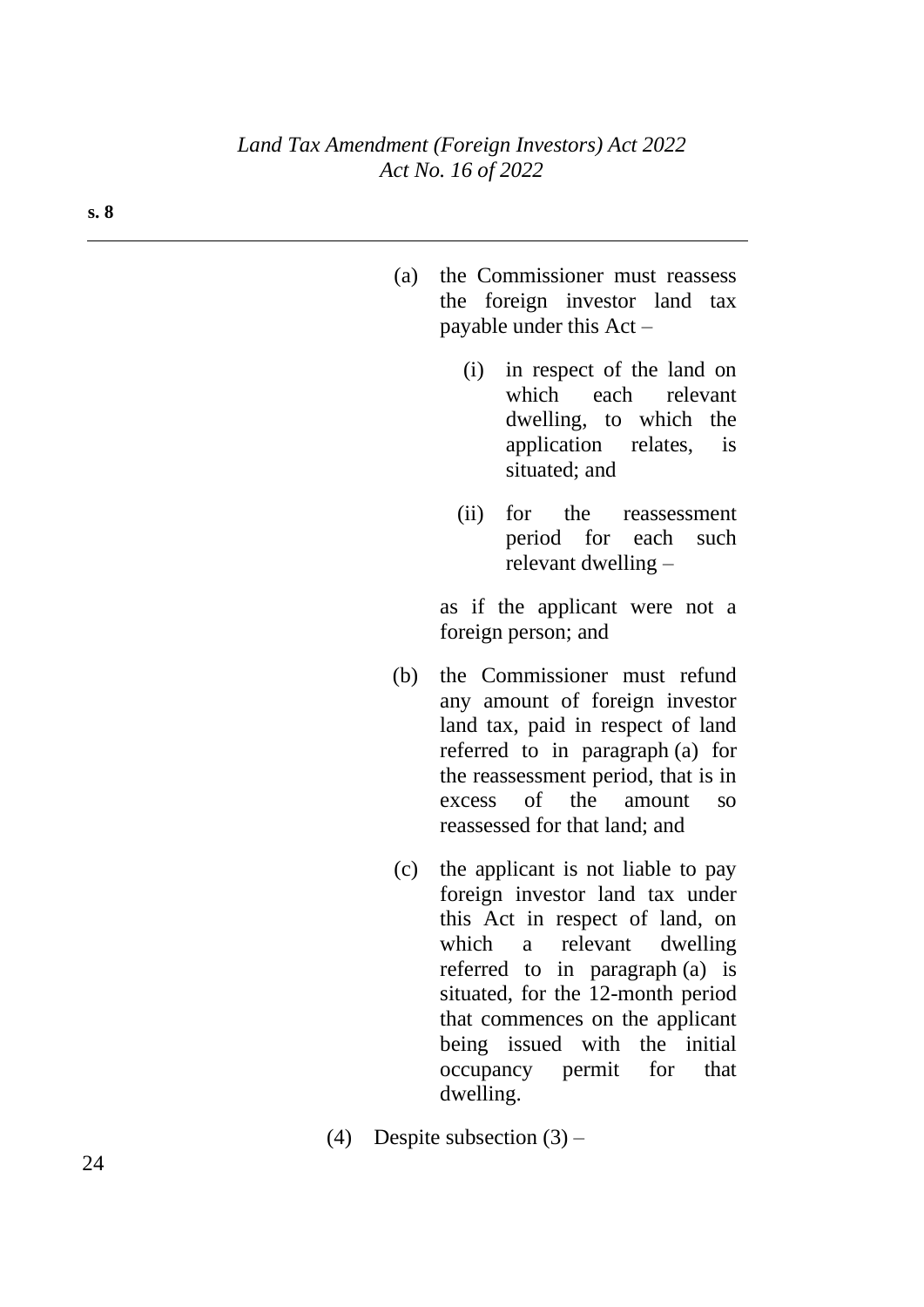- (a) the Commissioner must not refund an amount of foreign investor land tax paid in respect of land by an applicant; and
- (b) an applicant is liable to pay foreign investor land tax under this Act in respect of land –

unless the Commissioner is satisfied that the applicant complied with all of the relevant requirements of the Foreign Investment Review Board, established by the Commonwealth Government, that apply in respect of the acquisition of the land to which the land tax relates.

#### **16J. Notice of change in certain circumstances**

An owner of land must, within 30 days after one or more of the following changes occur, notify the Commissioner in writing of the change:

- (a) the owner of land ceases to be liable to pay foreign investor land tax, under this Division, in respect of the land;
- (b) the owner of land becomes liable to pay foreign investor land tax, under this Division, in respect of the land.
- Penalty: Fine not exceeding 10 penalty units.

**s. 8**